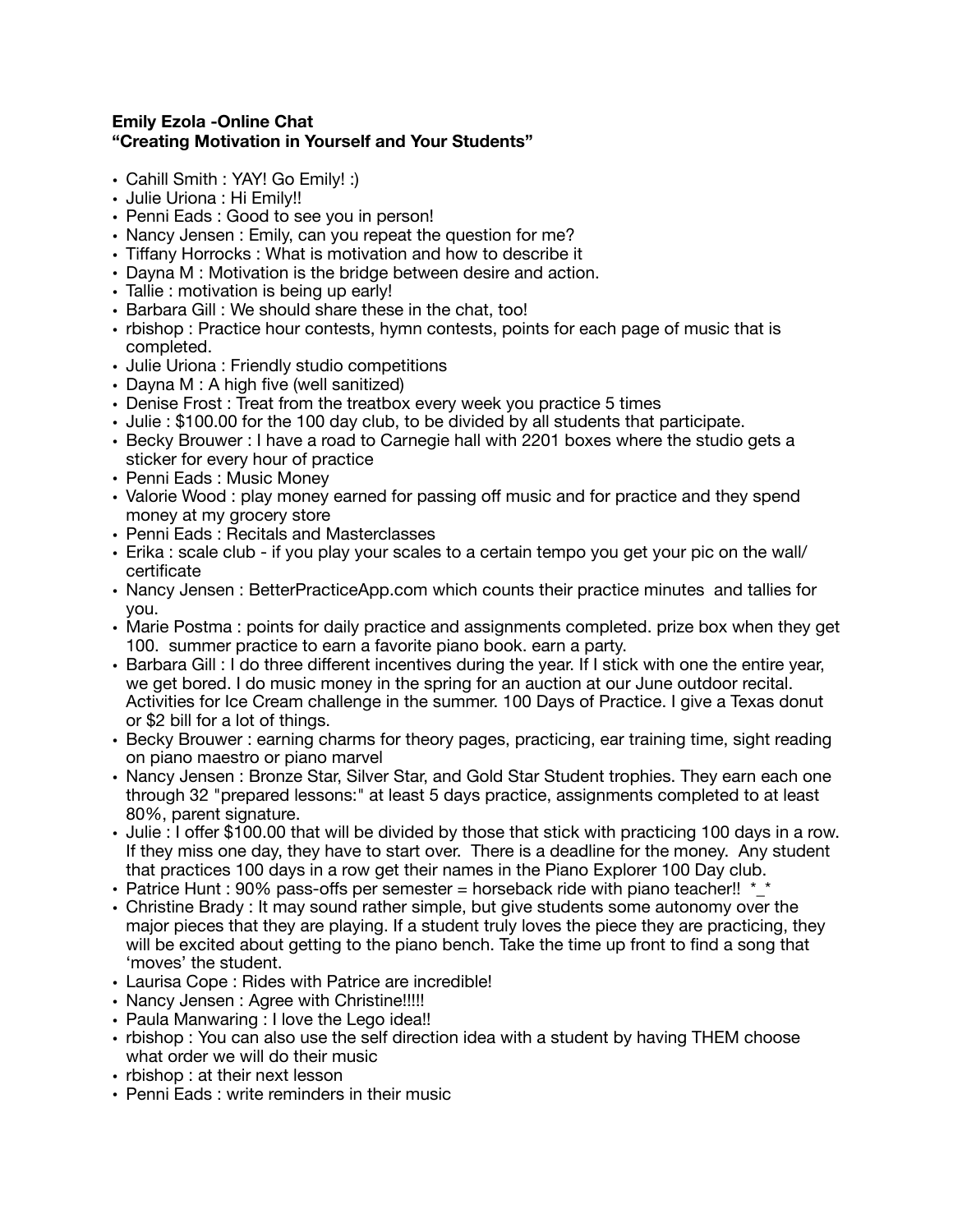- Jess Young : Have them record themselves and give themselves a lesson based on the recording
- Annalise Eccles : Just having them decide what their practice goals are for a certain week
- Laurissa Neuenschwander : Having them play simple melodies by ear. They need to realize they can "play the piano" without music and without someone telling them what to do.
- Cahill Smith : Go to the practice room with ONE short activity that the student truly enjoys. Once they get started, they often spend more time than they intend.
- Julie Uriona : Have them try to compose something on their own.
- Denise Frost : Explain importance of practice, and then let them choose which 2 days per week to take off
- iPad (3) : younger study have them compose a song using the concept they are learning.
- Barbara Gill : choose when they get to the instrument: before breakfast, after school, before dinner, etc.
- Penni Eads : have them decide what to do to improve a piece after playing it for teacher
- Becky Brouwer : have them tell you the 3 things they liked about their performance for the teacher
- Cassie Mayfield : Let them organize a family concert or recital.
- Cahill Smith : Recordings from week, month, year, multiple years ago.
- Barbara Gill : Compare recital pieces in written form and visual
- Annalise Eccles : Google photo albums is awesome for archiving students recordings
- Laurissa Neuenschwander : "pass off" some music every week—tell them they've passed off 5 songs (new beginners) or 3 pages of music this week
- Cahill Smith : Metronome speed of technical exercises.
- Denise Frost : new AIM level every year!
- Dayna M : Kevin Olson gave my daughter music that was 2 or 3 levels lower than her ability to develop mastery. That way she didn't struggle with learning the song and was able to become proficient quickly. It improved her confidence in her ability.
- Cahill Smith : SASR Score :)
- Penni Eads : Teaching their sibling or another beginning student
- Paula Manwaring : Go back to the first piece in the book. It's eye opening for them how far they have come.
- Lynda LeCheminant : Keyboard Gymnastics or any progressive charts
- Cloud Family : yearly participation in festivals where progress is made and tracked
- Nancy Jensen : Federation!
- Tori Dimond : I provide a "Practice Makes Progress!" Notebook/Scrapbook. It contains Practice Charts, Festival Certificates and Rating Sheets, List Of Accomplished Goals, List Of Completed Music Books, Recital Programs, Fun Activities
- Nancy Jensen : Have a tiny practice session with them, highly focused, where you can show immediate progress on a tiny spot.
- Cahill Smith : Fundraiser concerts for a cause they care about.
- Laurisa Cope : Service oriented performances, such as performances at care centers
- rbishop : Taking the opportunity to use music to enrich other people's lives, retirement homes, hospice center performances.
- Laurissa Neuenschwander : https://topmusic.co/tc215-research-backed-insights-on-pianostudent-retention-with-karen-gerelus/
- Annalise Eccles : Provide collaborative piano opportunities where they connect with others
- Laurissa Neuenschwander : (an interesting podcast on retention which is similar to this cause of motivation)
- Deanna Mears : Encourage students to record a piece and share it with a grandparent or friend who might be isolated or have to quarantine.
- Denise Frost : Every concept learned at piano is same for "life" Talk about that to students.
- LaDawn: They might be the only one that can play in a ward or branch when they go on a mission.